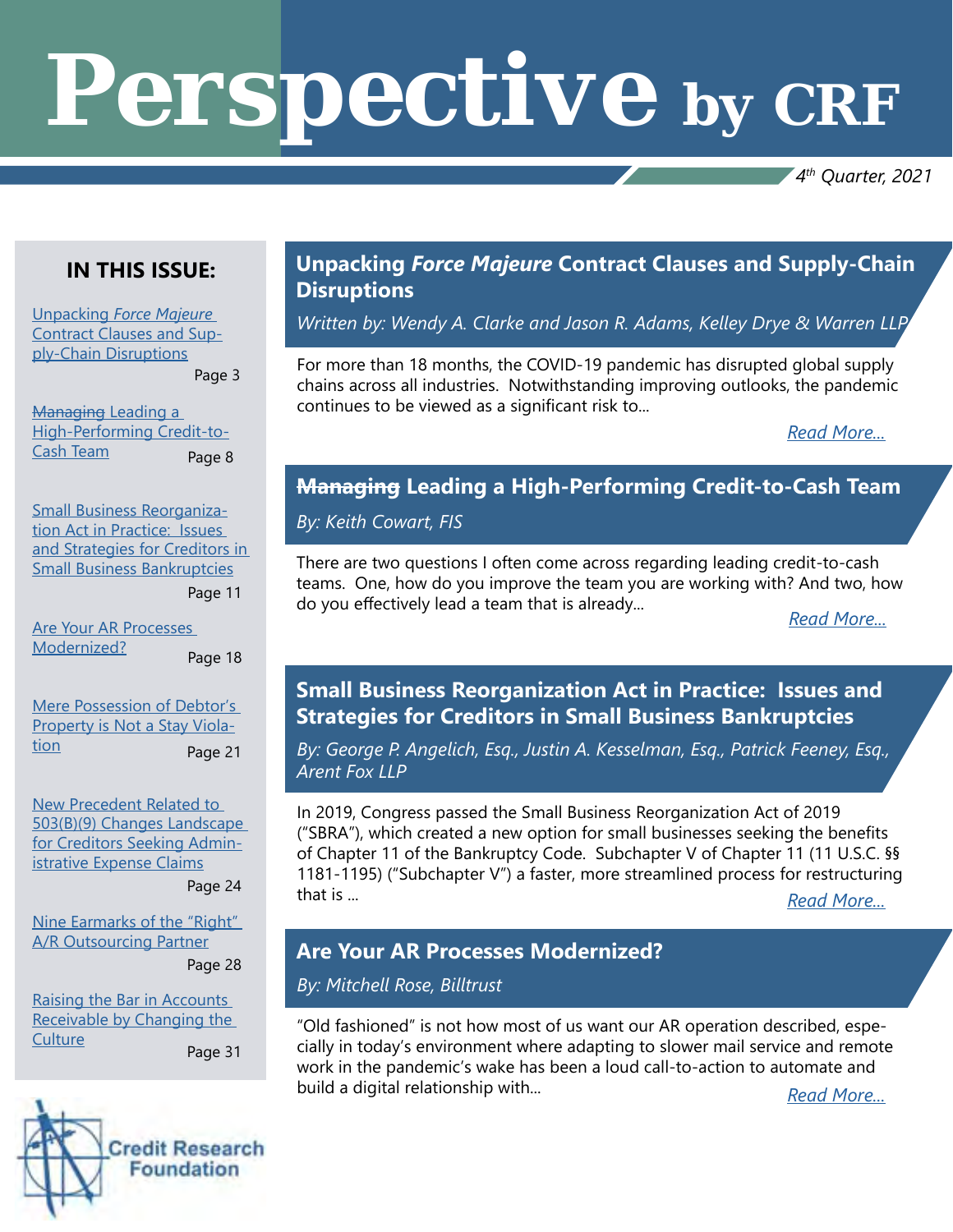## <span id="page-1-0"></span>**Unpacking** *Force Majeure* **Contract Clauses and Supply-Chain Disruptions**

*By: Wendy A. Clarke, Special Counsel and Jason R. Adams, Partner, Kelley Drye & Warren LLP*

#### **Introduction**

For more than 18 months, the COVID-19 pandemic has disrupted global supply chains across all industries. Notwithstanding improving outlooks, the pandemic continues to be viewed as a significant risk to growth with recent surveys showing a majority of reporting companies continue to experience supply chain disruption.<sup>1</sup> In June, the Biden administration announced initiatives to bolster America's supply chains, with six industrial sector reports due by February 2022.

In addition to supply shortages, companies are dealing with supplier efforts to invoke *force majeure* contract provisions to avoid paying damages for their failure to supply. While commercial contracts often contain such provisions, few parties have a full grasp of their application. Many wrongfully leap to the conclusion that the characterization of COVID-19 as a pandemic automatically excuses performance.<sup>2</sup>

This article provides an overview of *force majeure* provisions and the legal requirements to excuse performance thereunder, including recent decisions addressing COVID-19. As discussed, parties seeking to rely on *force majeure* provisions must show the pandemic was both contemplated by the parties and directly impeded performance. Suppliers that fail to do so face significant legal obstacles to excuse performance and avoid liability. This article concludes with a discussion of issues to consider in assessing ongoing supply chain risks.

#### *Force Majeure* **Provisions and General Legal Requirements**

A contractual *force majeure* provision identifies conditions under which a contract counterparty will be relieved of liability for non-performance based on events that are beyond their control.3 *Force majeure* provisions are particularly relevant for long-term supply contracts for (i) textiles, foodstuffs, mechanical equipment and similar goods; (ii) commodities; (iii) transportation services; and (iv) energy supply. While such provisions can include any conditions negotiated by the parties, they historically include generalized trigger events such as strikes, war, natural disaster, governmental interference or acts of God. Less common until recently was the inclusion of pandemics or epidemics as triggering conditions.

In assessing whether a *force majeure* provision will excuse performance, courts historically look at three issues:

**Is the event set forth in the contract?** - Failure to specifically identify the event is a hurdle to *force majeure* application.4 Efforts to fit an event within generalized catchall phrases are carefully scrutinized within the context of other specifically identified events.<sup>5</sup> For example, the 2008 financial crisis was held not to qualify under a *force majeure* clause that included a catchall for causes beyond the parties' control.<sup>6</sup>

**Was performance directly impaired by the event?** - The party must show the event directly prevented, hindered, delayed or impeded performance in accordance with the contract language.7 While the *force majeure*

Knut Alicke, Richa Gupta & Vera Trautwein, Resetting supply chains for the next normal, MCKINSEY & COMPANY: OUR INSIGHTS (July 21, 2020), <https://www.mckinsey.com/business-functions/operations/our-insights/resetting-supply-chains-for-the-next-normal>; Economic conditions outlook, June 2021, MCKINSEY & COMPANY: OUR INSIGHTS (June 29, 2021), [https://www.mckinsey.com/business-functions/strategy-and-corporate-fi](https://www.mckinsey.com/business-functions/strategy-and-corporate-finance/our-insights/economic-conditions-outlook-june-2021)[nance/our-insights/economic-conditions-outlook-june-2021](https://www.mckinsey.com/business-functions/strategy-and-corporate-finance/our-insights/economic-conditions-outlook-june-2021).

<sup>2</sup> See, Tedros Adhanom Ghebreyesus, Director-General, World Health Org., Opening Remarks at the Media Briefing on COVID-19 (Mar. 11, 2020), <https://www.who.int/dg/speeches/detail/who-director-general-s-opening-remarks-at-the-media-briefing-on-covid-19---11-march-2020> ("We have . . . made the assessment that COVID-19 can be characterized as a pandemic.").

<sup>3</sup> Facto v. Pantagis, 390 N.J. Super. 227, 231 (2007) (A force majeure clause provides a means by which the parties may anticipate in advance a condition that will make performance impracticable).

<sup>4</sup> *Kel Kim Corp. v. Cent. Mkts., Inc*., 70 N.Y.2d 900, 902 (1987) (force majeure clauses should be construed narrowly to excuse nonperformance "only if the force majeure clause specifically includes the event that actually prevents a party's performance").

<sup>5</sup> *Id*. at 903 (force majeure catchall clauses are subject to the principle of interpretation "that the general words are not to be given expansive meaning; they are confined to things of the same kind or nature as the particular matters mentioned").

<sup>6</sup> See Route 6 Outparcels, LLC v. Ruby Tuesday, Inc., 931 N.Y.S.2d 436 (3d Dep't 2011) (while the court conceded the defendant had no control of the world economy, the defendant's response and decisions on deployment of its resources remained in the defendant's power and control).

<sup>7</sup> *See, e.g., In re Cablevision Consumer Litig.*, 864 F. Supp. 2d 258, 264 (E.D.N.Y. 2012) (force majeure clauses "will generally only excuse a party's nonperformance that has been rendered impossible by an unforeseen event"); *Hess Corp. v. ENI Petroleum US, LLC*, 435 N.J. Super. 39, 47-49 (2014) (im-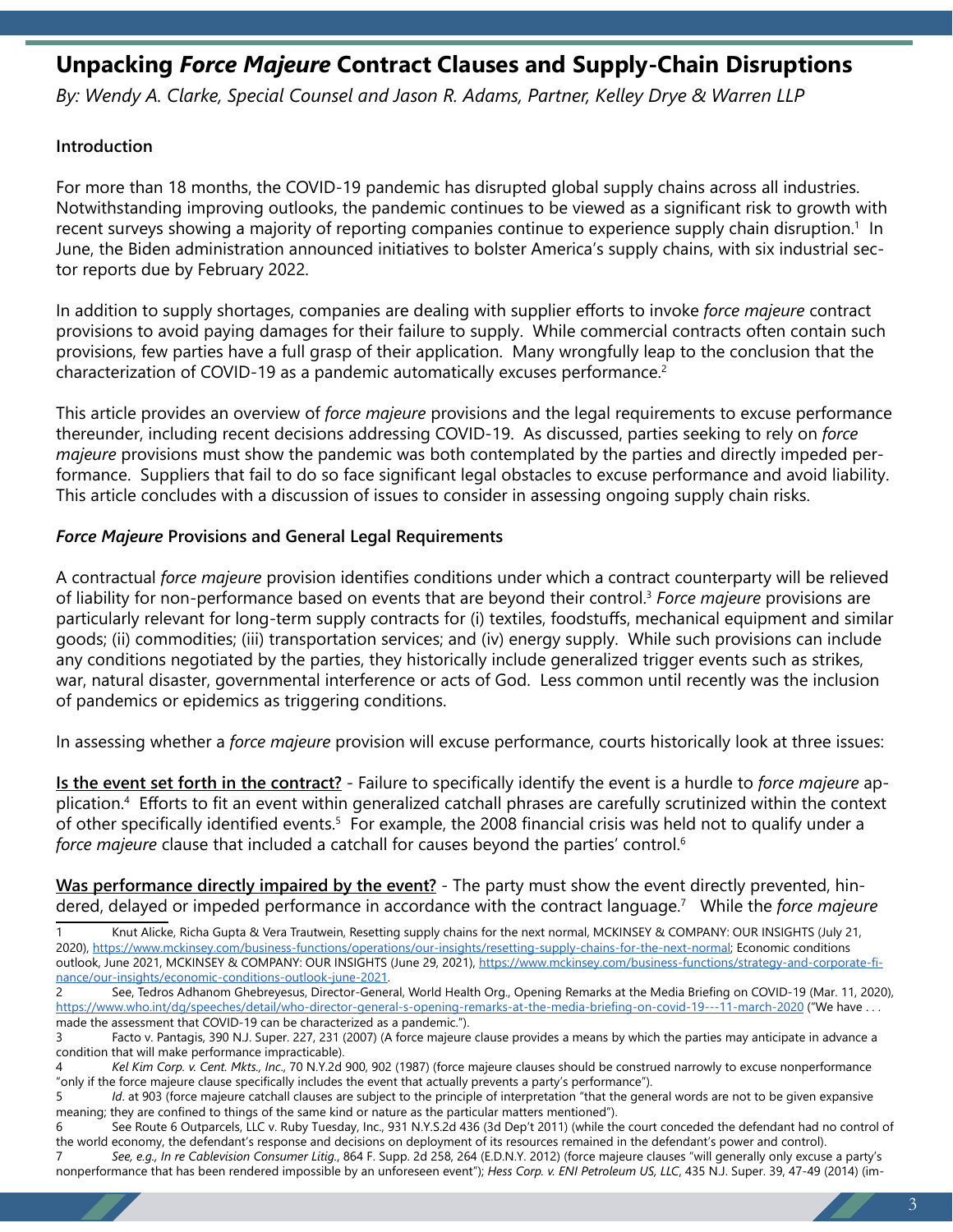event need not be the sole cause, courts carefully scrutinize the facts to ensure a strong causal link.<sup>8</sup>

**Was nonperformance foreseeable and could it have been mitigated?** - *Force majeure* should not apply if the party could have foreseen and mitigated its nonperformance.<sup>9</sup> Some courts have held that true impossibility of performance must be demonstrated rather than mere impracticability or economic difficulty.<sup>10</sup>

#### **COVID-19 Case Law**

Prior to COVID-19, few cases addressed *force majeure* in the context of health crises. Those that did focused on the express contractual language and the foreseeability of epidemics. For example, a 1922 decision dealing with the influenza epidemic found a school district was not excused from paying a teacher's salary notwithstanding a board of health mandate closing schools because such event was not explicitly provided for by contract.11

Courts, however, have reached differing results with respect to COVID-19. These decisions have primarily turned on the unique facts of each situation with a focus on (i) express contract language; (ii) the extent to which the pandemic or governmental directives impeded performance; (iii) whether alternative means of performance are available; and (iv) whether the conduct of the parties caused nonperformance. Parties seeking to invoke COVID-19 as a *force majeure* event have been held to a high evidentiary standard.12 Courts continue to require a strong causal link and something more than an economic decline or other business failings attenuated with the pandemic.<sup>13</sup>

The handful of New York COVID-19 cases to be decided demonstrates mixed results:

- *• A/R Retail v. Hugo Boss Retail* COVID-19 found not to excuse tenant performance under a lease. While the lease contained catchall triggers including governmental orders or regulations, the court determined the lease contemplated the risk of government-ordered restrictions/closures and explicitly did not excuse payment in connection therewith.14
- *• JN Contemporary Art v Phillips Auctioneers* COVID-19 found to prevent seller's claim for damages against auctioneer who cancelled auction. The court determined that while the *force majeure* clause did not mention pandemics specifically, COVID-19 fit within catchall provisions addressing natural disasters and was similar to the listed examples, like floods or fires.<sup>15</sup>
- *• Gap Inc. v Ponte Gadea New York* COVID-19 found not to excuse tenant performance under a lease. Tenant unsuccessfully argued the pandemic and government restrictions amounted to a casualty as contemplated by the contract. Since the lease contemplated governmental preemption, the court concluded the COVID-19 shutdowns were not unforeseeable.16

possibility of providing gas from the one source did not render performance impossible when gas was available from other sources); *Aukema v. Chesapeake Appalachia, LLC*, 904 F. Supp. 2d 199, 210 (N.D.N.Y. 2012) (mere impracticality or unanticipated difficulty is not enough to excuse performance).<br>8 See OWBR LLC v. Clear Channel Communications. Inc., 266 F. Supp. 2d

<sup>8</sup> *See OWBR LLC v. Clear Channel Communications, Inc*., 266 F. Supp. 2d 1214 (D. Haw. 2003) (event coordinator's cancellation of event because of economic downturn following September 11 was too attenuated to qualify as force majeure because coordinator failed to demonstrate that terrorism prevented travel in February 2002).

<sup>9</sup> *See, e.g., Watson Labs. v. Rhone-Poulenc Rorer,* 178 F. Supp. 2d 1099, 1111–14 (C.D. Cal. 2001) (applying a foreseeability requirement where parties relied on the boilerplate language of "regulatory, governmental…action" rather than a specifically listed contractual event); *Phillips Puerto Rico Core, Inc*., 782 F.2d 314, 319 (2d Cir. 1985) ("the non-performing party must demonstrate its efforts to perform its contractual duties despite the occurrence of the event that it claims constituted force majeure").

<sup>10</sup> *See, e.g., Aukema v. Chesapeake Appalachia, LLC*, 904 F. Supp. 2d 199, 210 (N.D.N.Y. 2012) (mere impracticality or unanticipated difficulty is not enough to excuse performance).

<sup>11</sup> *Phelps v. School Dist. No. 109*, 134 N.E. 193 (Ill. 1922) (ruling against suspension of a teacher's salary when the school was ordered to be closed for some time on account of an influenza epidemic because "if the school had desired to avoid liability in the event such a contingency arose and caused the school to be closed it could have accomplished that result by so stipulating in the contract").<br>12 Palm Springs Mile Associates, Ltd. v. Kirkland Store's, Inc., 2020 WL 5411353 (S.D. Fla. Set

Palm Springs Mile Associates, Ltd. v. Kirkland Store's, Inc., 2020 WL 5411353 (S.D. Fla. September 9, 2020) (dispositive motion denied where factual questions controlled whether government restrictions prevented payment of rent).

<sup>13</sup> *See e.g., Future Street Ltd. v. Big Belly Solar, LLC*, 2020 WL 4431764 (D. Mass. July 31, 2020) (even assuming the pandemic qualifies as a force majeure under the agreement, Future Street failed to show its nonperformance was actually caused by the pandemic or that performance was rendered impracticable).

<sup>14</sup> *A/R Retail LLC v. Hugo Boss Retail, Inc*., No. 158385/2020, 2021 WL 2020879 (N.Y. Sup. Ct. May 19, 2021).

<sup>15</sup> *JN Contemporary Art LLC v Phillips Auctioneers LLC*, 507 F Supp. 3d 490 (SDNY 2020).

<sup>16</sup> *Gap Inc. v Ponte Gadea New York LLC*, 20 CV 4541-LTS-KHP, 2021 WL 861121 (SDNY Mar. 8, 2021).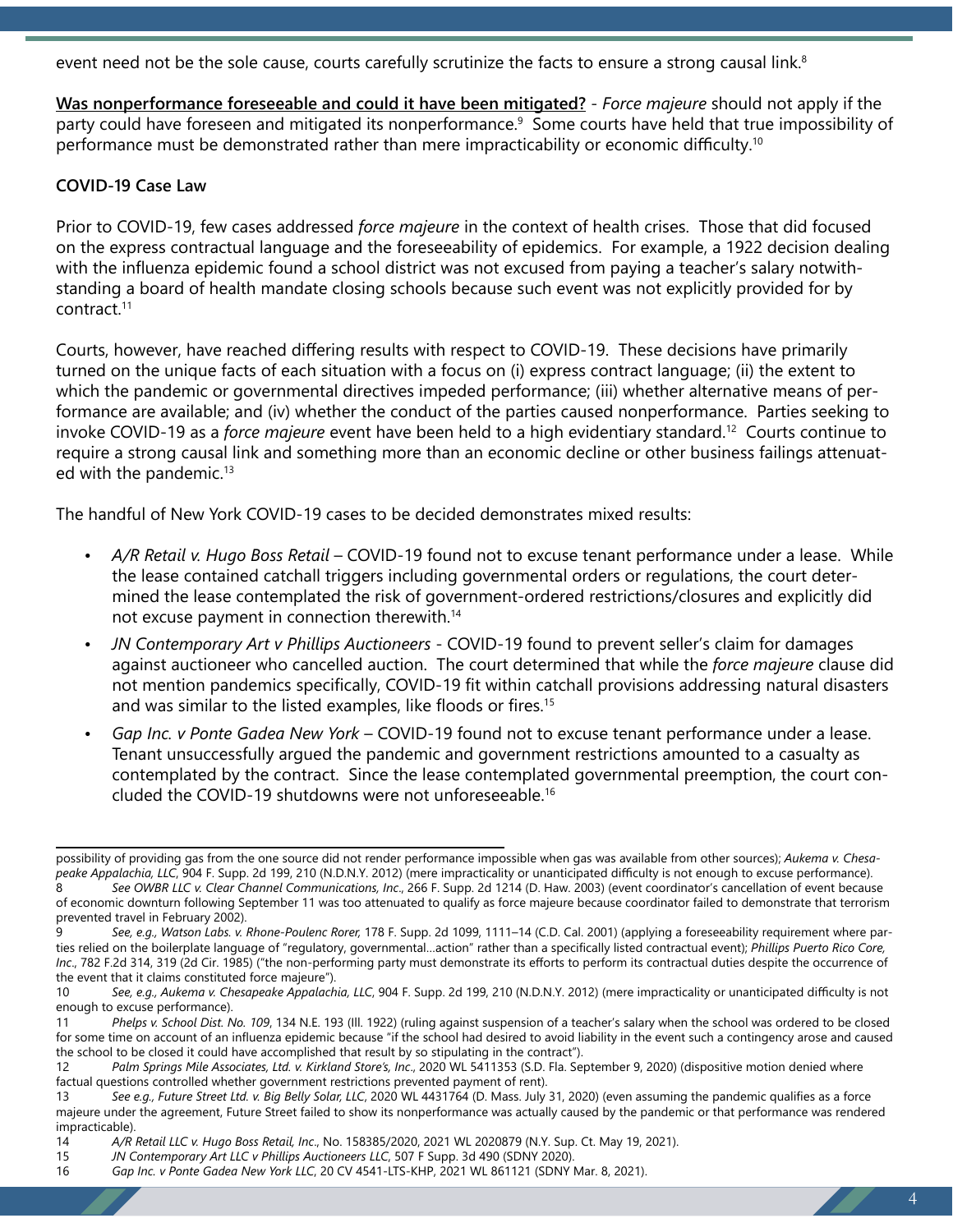Several bankruptcy courts have also addressed whether COVID-19 constitutes a *force majeure* event that excused bankrupt tenants from paying rent and reached differing results.

- *• In re Hitz Restaurant Group* Illinois Stay at Home Order found to excuse performance under lease. The tenant argued the shutdown prevented restaurant dine-in services, which triggered the *force majeure* clause covering nonperformance based on laws, governmental action or orders. The court held the *force majeure* clause was triggered because the state's order constituted governmental action that was the proximate cause of the restaurant's inability to pay rent.<sup>17</sup>
- *• In re CEC Entertainment* COVID-19 found not to excuse performance under leases. The court strictly interpreted the *force majeure* terms in the leases, holding that such provisions did not provide a contractual basis to excuse performance because the leases did not explicitly provide that an inability to pay was an event that would excuse performance.<sup>18</sup>
- *• In re Cinemex* COVID-19 found to excuse performance under lease. The court held that governmental shut down orders satisfied provision which included governmental actions. The court, however, declined to excuse nonperformance once the tenant was authorized to operate at 50% capacity because their choice not to reopen for primarily economic reasons did not provide a sufficient basis for relief.

#### **Issues to Consider Under Your Existing Supply Chain Contracts**

Given the fact-intensive inquiry, parties must consider the following questions in assessing whether performance can be excused under existing *force majeure* contractual provisions:

- Are pandemics or governmental orders explicit triggering events?
- Is the pandemic the direct cause of nonperformance?
- How does suspended performance affect payment obligations?
- Are termination rights modified for extended suspension of performance?
- Are remedies limited, such as prohibiting the recovery of certain types of damages?

#### **Steps You Can Take to Mitigate Risk**

**Identify the Exact Nature of the Supply Problems and Document Them.** Up-to-date knowledge of the facts is crucial and the ability to prove those facts may determine success in any subsequent legal proceedings.

For businesses that are facing supply problems, do not accept an unspecific *force majeure* declaration. Rather, ask for details about how your supplier is affected. Do not take a position before knowing the relevant facts.

As a supplier you will need to understand the facts behind why you are unable to perform. Is it due to government-ordered shutdowns or quarantines, staff illness, staff staying home out of fear or other reasons? Identifying the exact nature of the problem is critically important and you should secure evidence proving the cause of your specific problem.

**Manage Contract Disputes Proactively to Resolve Them Efficiently.** Managing contract disputes proactively will increase your chances of resolving them efficiently and successfully. While you should engage with your suppliers and customers in a cooperative and reasonable manner, you must also take steps to protect your legal and evidentiary position in the event a dispute escalates. Check your contract's dispute resolution clause to identify what court or tribunal would decide a dispute and how that adjudicator would likely assess the situation.

**Assess Risk Allocation Under Your Supply Chain Contract.** The scope and requirements of *force majeure* vary from contract to contract. Careful legal analysis of your specific situation is indispensable and will depend on the exact nature of the supply problems, the specific terms of your contract, and the governing law.

<sup>17</sup> *In re Hitz Restaurant Group*, 616 B.R. 374 (Bankr. N.D. Ill. June 3, 2020).

<sup>18</sup> *In re CEC Entertainment, Inc*., 652 B.R. 344 (Bankr. S.D. Tex. Dec. 14, 2020).